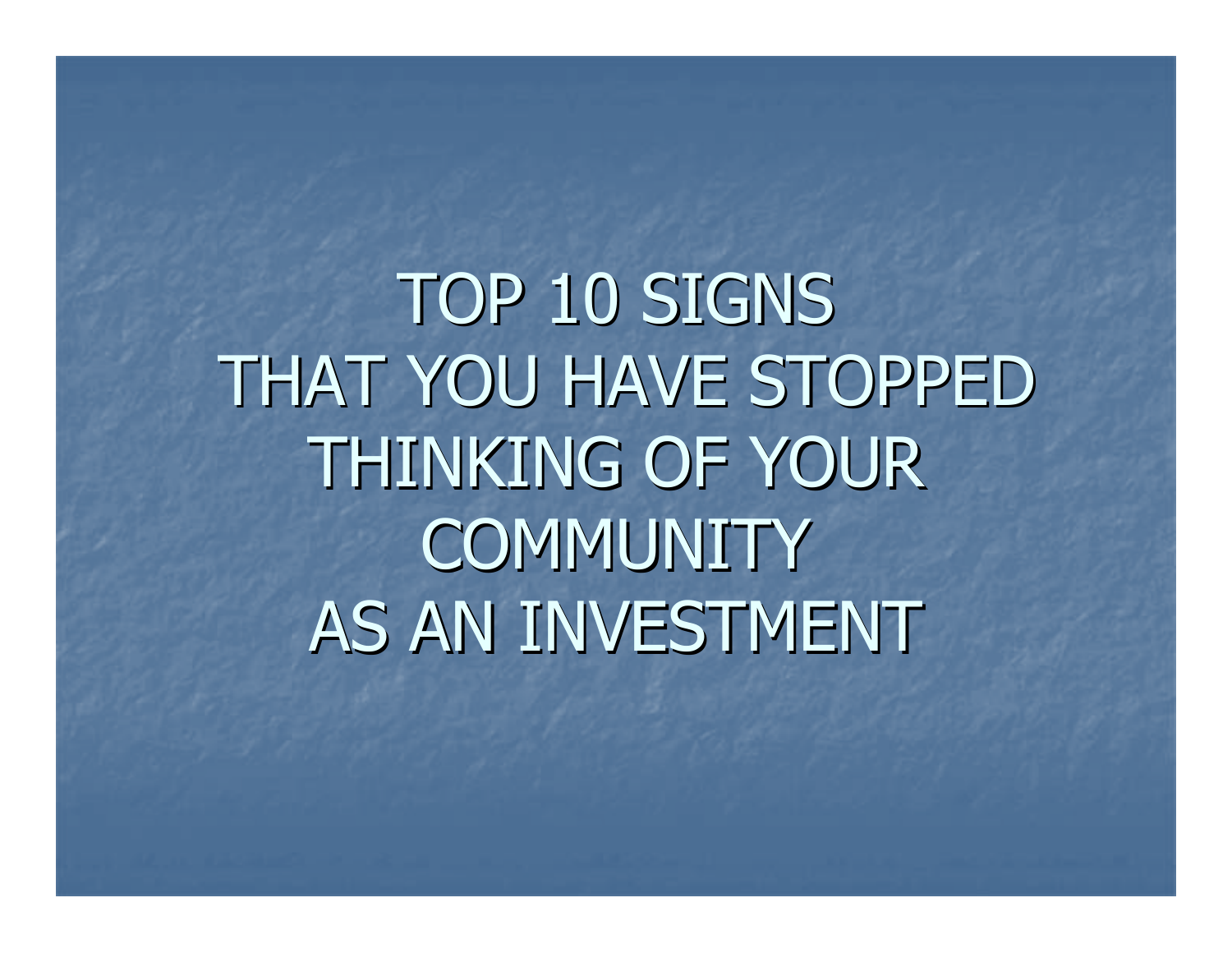

The top 10 ways that tell you are not thinking of your property as an investment are really an opportunity to make 10 choices that will have a positive impact on your community and your bottom line.

- Problems
- -- Opportunities Take the long view.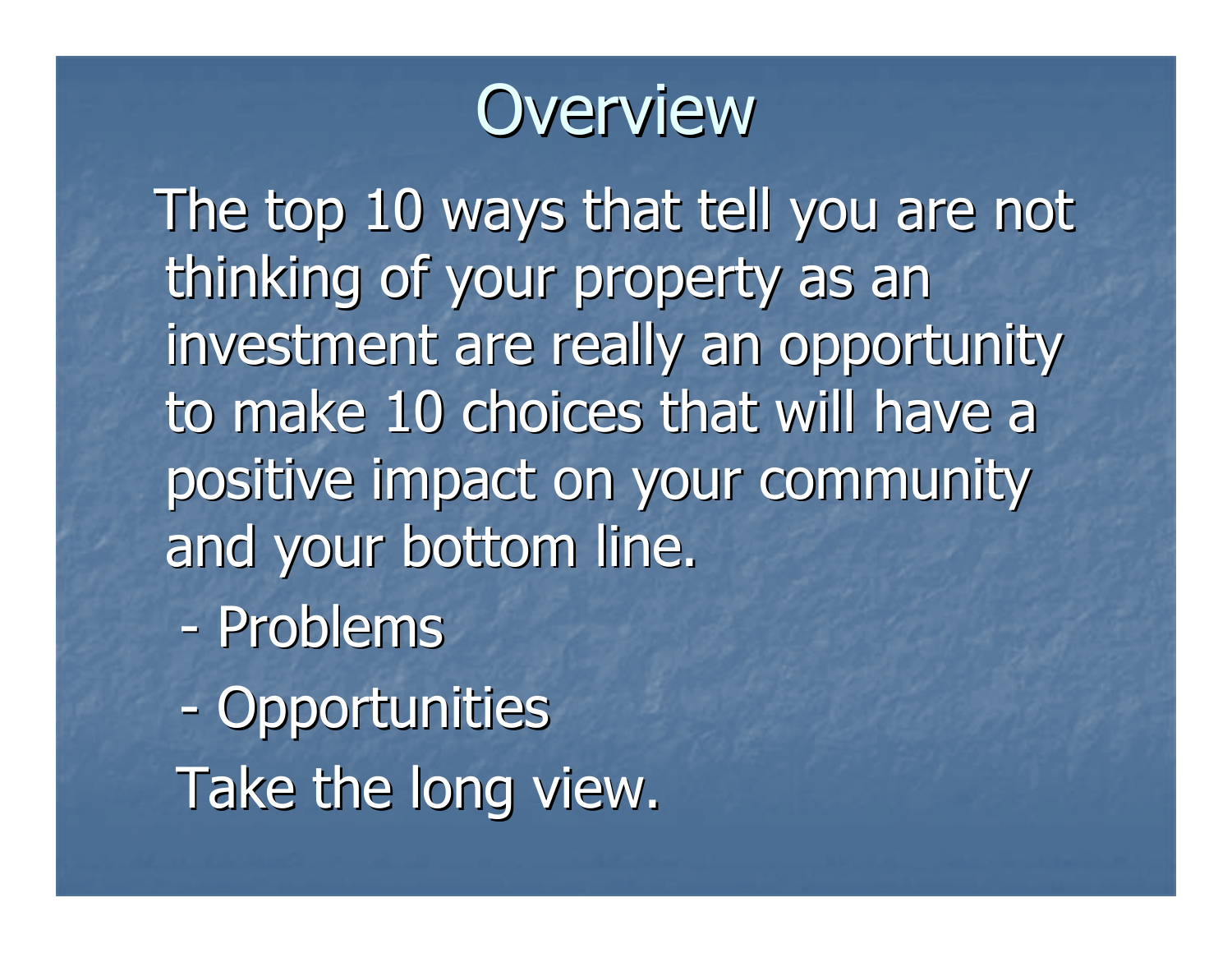## #1 – Current Financing and Value

-- Not thinking about the timing of when to sell.

-- Basing your hold solely on taxes. -- Not knowing your capital gains tax. -- Not knowing what you would do with the money if you sold.

Are you out of touch with the investment world?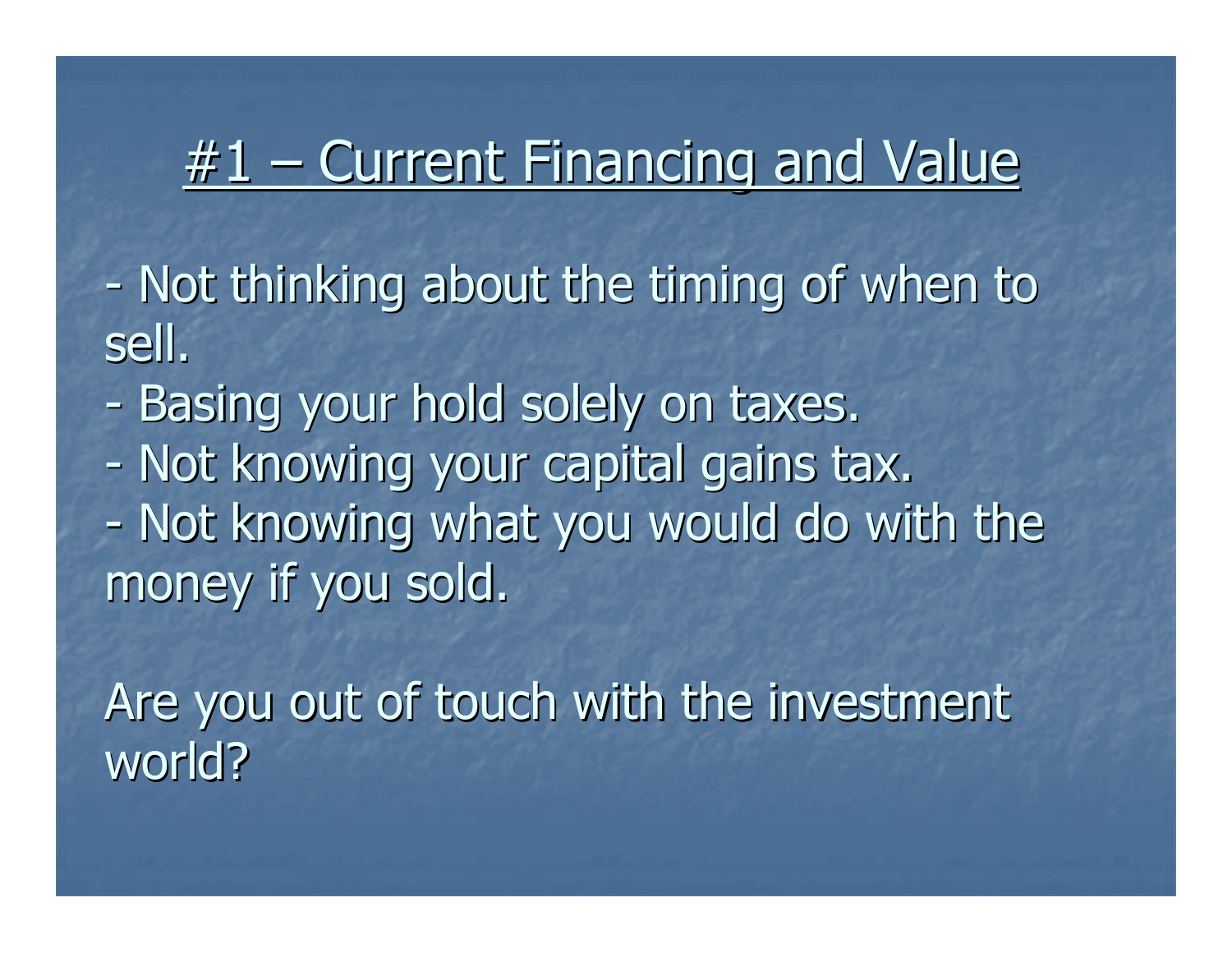# <u> #2 – Your Return on Investment (ROI)</u>

### Real Estate 101

How much money IN and when?How much money OUT and when?It's a T – bar world:

| Year                     | $\mathfrak{P}$ |
|--------------------------|----------------|
| O                        | CFAT*          |
| 1                        | <b>CFAT</b>    |
| $\overline{2}$           | <b>CFAT</b>    |
| 3                        | <b>CFAT</b>    |
| $\overline{\mathcal{A}}$ | <b>CFAT</b>    |
| 5                        | <b>CFAT</b>    |

\*CFAT - cashflow after taxes**What is your ROI?**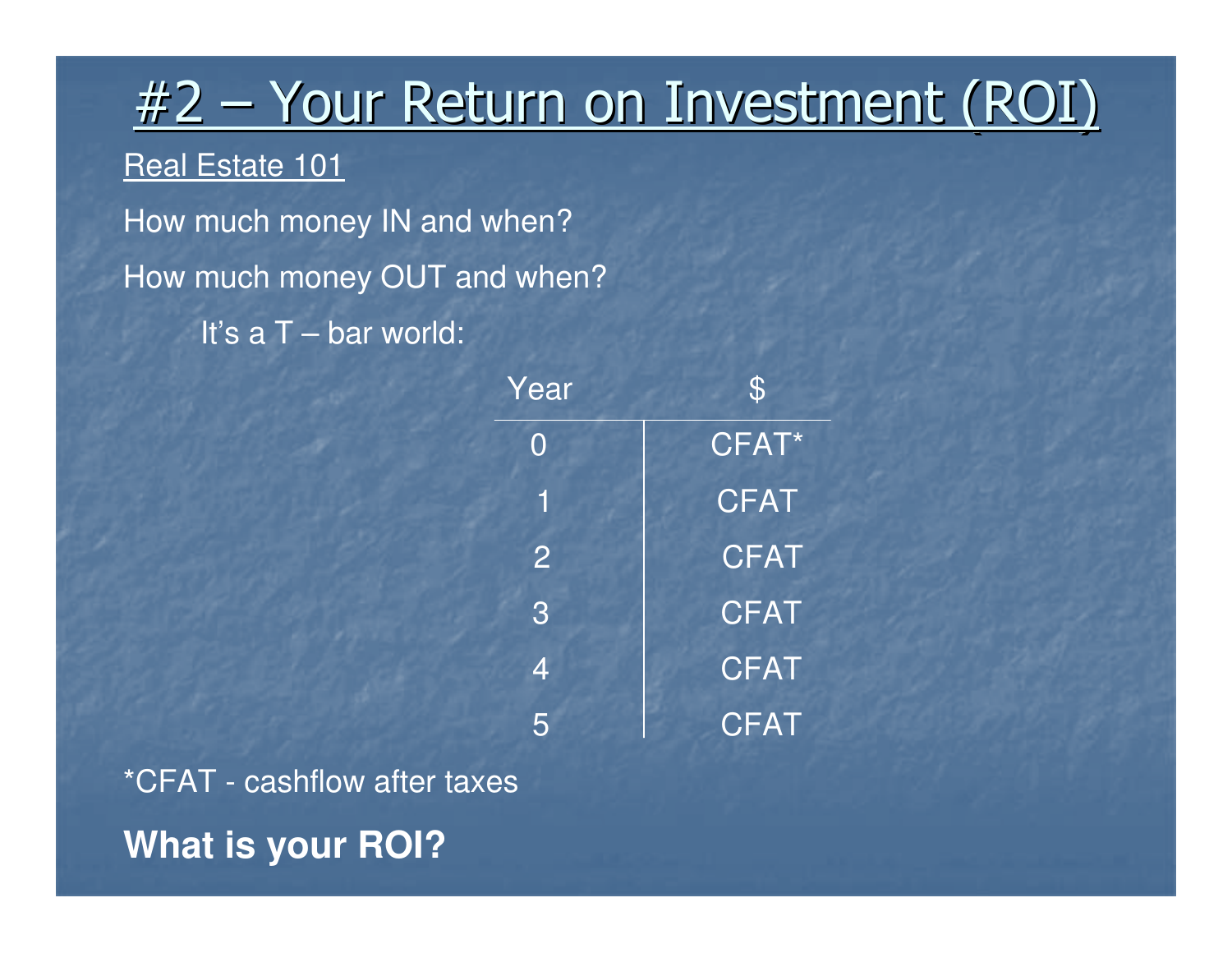| Property Name                                                         |                      |                |                           | <b>Annual Property Operating Data</b>      |                | Toggle Highlighting |              |
|-----------------------------------------------------------------------|----------------------|----------------|---------------------------|--------------------------------------------|----------------|---------------------|--------------|
| Location                                                              |                      | Market Value   |                           | 2028390.6<br>(at a 8.% Cap Rate)           |                |                     |              |
| Type of Property                                                      |                      | Purchase Price |                           | 2,028,391                                  |                |                     |              |
| Size of Property<br>47                                                | (Sq. Ft./Units)      |                | Plus Acquisiition Costs   |                                            | Cap Rate       | Park Value          | Cash on Cash |
|                                                                       |                      |                | Plus Loan Fees/Costs      |                                            | 7.00%          | \$2,320,000         | 5%           |
| Purpose of analysis                                                   |                      |                | Less Mortgages            | 1,126,839                                  | 7.50%          | \$2,160,000         | 7%           |
|                                                                       |                      |                | Equals Initial Investment | 901,552                                    | 8.00%          | \$2,030,000         | 9%           |
| Assessed/Appraised Values                                             |                      |                |                           |                                            | 8.50%          | \$1,910,000         | 11%          |
| Land<br>0                                                             | 15%                  |                |                           |                                            | $9.00\%$       | \$1,800,000         | 13%          |
| 0<br>Improvements                                                     | 85%                  |                |                           | Amort                                      | 9.50%<br>Loan  | \$1,710,000         | 15%          |
| 0<br>Personal Property                                                | 0%                   |                | Balance                   | Period<br>Periodic Pmt Pmts/Yr<br>Interest | Term<br>10.00% | \$1,620,000         | 17%          |
| $\mathbf{0}$<br>Total                                                 | 100%                 | 1st            | \$1,126,839               | 5.99%<br>25.6<br>\$7,182<br>12             | 25.6<br>10.50% | \$1,550,000         | 19%          |
|                                                                       |                      | 2nd            |                           | 12                                         | $11.00\%$      | \$1,480,000         | 21%          |
| Adjusted Basis as of<br>26-Oct-09                                     | \$2,028,391          |                |                           |                                            | 11.50%         | \$1,410,000         | 23%          |
|                                                                       |                      |                |                           |                                            |                |                     |              |
|                                                                       | %<br>\$/SQ FT        |                |                           |                                            |                |                     |              |
| ALL FIGURES ARE ANNUAL                                                | or \$AJnit<br>of GOI |                |                           | COMMENTS/FOOTNOTES                         |                |                     |              |
| 1 POTENTIAL RENTAL INCOME                                             | 394                  |                | 222,432                   |                                            |                |                     |              |
| 2 Less: Vacancy & Cr. Losses                                          |                      | $(5.%$ of PRI) | 11,122                    |                                            |                |                     |              |
| 3 EFFECTIVE RENTAL INCOME                                             |                      |                | 211,310                   |                                            |                |                     |              |
| 4 Plus: Other Income (collectable)                                    |                      |                |                           |                                            |                |                     |              |
| 5 GROSS OPERATING INCOME                                              |                      |                | 211,310                   |                                            |                |                     |              |
| OPERATING EXPENSES:                                                   |                      |                |                           |                                            |                |                     |              |
| 7 Real Estate Taxes                                                   | 5.12%                | 10,814         | \$1,165                   | estimate based on payment to bank          |                |                     |              |
| 8 Personal Property Taxes                                             |                      |                |                           |                                            |                |                     |              |
| 9 Property Insurance                                                  | 1.50%                | 3,170          |                           | estimate based on payment to bank          |                |                     |              |
| 10 Off Site Management                                                |                      |                |                           |                                            |                |                     |              |
| 11 Payroll                                                            | 2.35%                | 4,956          | \$413                     |                                            |                |                     |              |
| 12 Expenses/Benefits                                                  |                      |                |                           |                                            |                |                     |              |
| 13 Taxes/Worker's Compensation                                        |                      |                |                           |                                            |                |                     |              |
| 14 Repairs and Maintenance                                            | 4.54%                | 9,600          | \$800                     |                                            |                |                     |              |
| Utilities:                                                            |                      |                |                           |                                            |                |                     |              |
| 15 electric                                                           | 2.56%<br>2.44%       | 5,400<br>5,160 | \$450                     |                                            |                |                     |              |
| 16 sewer and water<br>17 heat gas clubhouse                           | 0.85%                | 1,800          | \$430                     |                                            |                |                     |              |
| 18 testing                                                            | 0.28%                | 600            | \$150                     |                                            |                |                     |              |
| 19 Accounting and Legal                                               |                      |                | \$50                      |                                            |                |                     |              |
| 20 Licenses/Permits                                                   |                      |                |                           |                                            |                |                     |              |
| 21 Advertising                                                        |                      |                |                           |                                            |                |                     |              |
| 22 Supplies                                                           | 0.57%                | 1,200          | \$100                     |                                            |                |                     |              |
| 23 Miscellaneous Contract Services:                                   |                      |                |                           |                                            |                |                     |              |
| 24                                                                    |                      |                |                           |                                            |                |                     |              |
| 25                                                                    |                      |                |                           |                                            |                |                     |              |
| 26                                                                    |                      |                |                           |                                            |                |                     |              |
| 27                                                                    |                      |                |                           |                                            |                |                     |              |
| 28 Reserves                                                           | 3.00%                | 6,339          |                           |                                            |                |                     |              |
| 29 TOTAL OPERATING EXPENSES                                           |                      | 23%            | 49,039                    |                                            |                |                     |              |
| 30 NET OPERATING INCOME                                               |                      |                | 162,271                   |                                            |                |                     |              |
| 31 Less: Annual Debt Service                                          |                      |                | 86,185                    |                                            |                |                     |              |
| 32 Less: Participation Payments                                       |                      |                |                           |                                            |                |                     |              |
| 33 Less: Leasing Commissions                                          |                      |                |                           |                                            |                |                     |              |
| 34 Less: Funded Reserves                                              |                      |                |                           |                                            |                |                     |              |
| 35 CASH FLOW BEFORE TAXES                                             |                      |                | \$76,086                  |                                            |                |                     |              |
|                                                                       |                      |                |                           |                                            |                |                     |              |
| Authored by Gary G. Tharp, CCIM Copyright® 2004 by the CCIM Institute |                      |                |                           | Prepared for: Joanne Stevens               |                |                     |              |
| The statements and figures herein, while not guaranteed, are          |                      |                |                           |                                            |                |                     |              |
| secured from sources we believe authoritative.                        |                      |                |                           | Prepared by: Aaron Saylor                  |                |                     |              |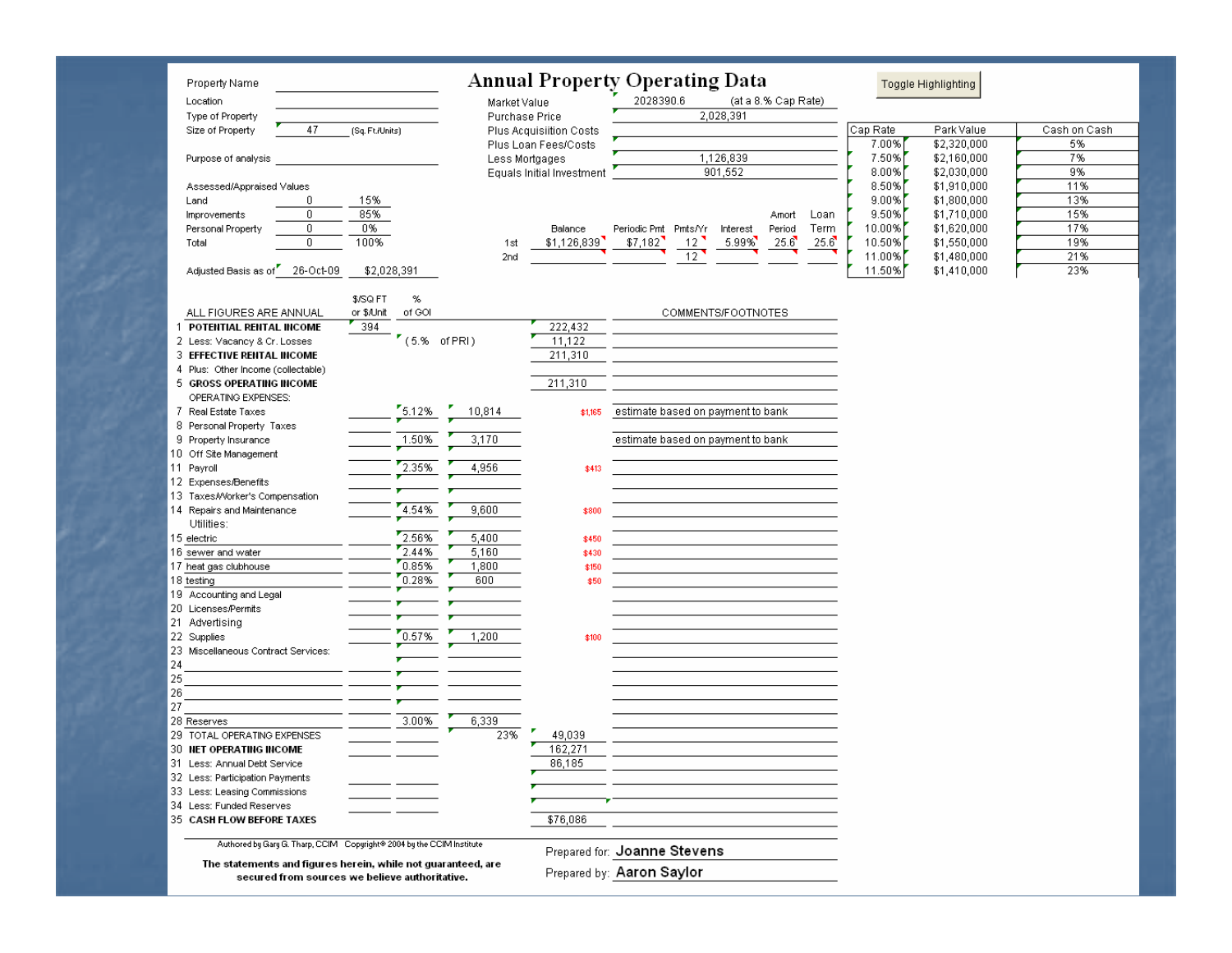#### **Cash Flow Analysis Worksheet**

Property Name Prepared For Prepared By Date Prepared

| Joanne Stevens |  |
|----------------|--|
| Aaron Saylor   |  |
| 26-Oct-09      |  |
|                |  |

Purchase Price Plus Acquisiition Costs Plus Loan Fees/Costs Less Mortgages Equals Initial Investment

| 2,028,391 |  |
|-----------|--|
|           |  |
|           |  |
| 1,126,839 |  |
| 901,552   |  |

| Mortgage Data        |              |                          | Cost Recovery Data |              |                   |  |
|----------------------|--------------|--------------------------|--------------------|--------------|-------------------|--|
|                      | 1st Mortgage | 2nd Mortgage             |                    | Improvements | Personal Property |  |
|                      |              |                          |                    |              |                   |  |
| lAmount.             | 1,126,839    |                          | Value              | 1,724,115    |                   |  |
| IInterest Rate       | 5.99%        |                          | C. R. Method       | SL           |                   |  |
| lAmortization Period | 25.6 Years   |                          | Useful Life        | 39           |                   |  |
| l Loan Term          | 25.6 Yearsl  |                          | In Service Date    | 1-Jan-02     |                   |  |
| ∣Paγments/Year       | 12           | 12                       | Date of Sale       | December-06  |                   |  |
| Periodic Payment     | 7,182.12     | $\overline{\phantom{0}}$ | Recapture          |              |                   |  |
| Annual Debt Service. | 86,185.48    |                          | Investment Tax     |              |                   |  |
| l Loan Fees/Costs    |              |                          | Credit (\$\$ or %) |              |                   |  |

|                                       |         | Taxable Income       |         |         |         |         |
|---------------------------------------|---------|----------------------|---------|---------|---------|---------|
| End of Year:                          |         |                      | з       |         | 5       | 6       |
|                                       |         |                      |         |         |         |         |
| Potential Rental Income               | 222,432 | 229,105              | 235,978 | 243,057 | 250,349 | 257,860 |
| 2 -Vacancy & Credit Losses            | 11,122  | 11,455               | 11.799  | 12,153  | 12,517  | 12,893  |
| 3 = Effective Rental Income           | 211,310 | 217,650              | 224,179 | 230,905 | 237,832 | 244,967 |
| 4 +Other Income (collectable)         |         |                      |         |         |         |         |
| 5 = Gross Operating Income            | 211,310 | 217,650              | 224,179 | 230,905 | 237,832 | 244,967 |
| 6 -Operating Expenses                 | 49,039  | 50,510               | 52,026  | 53,586  | 55,194  | 56,850  |
| 7 = NET OPERATING INCOME              | 162,271 | 167,139              | 172,154 | 177,318 | 182,638 | 188,117 |
| 8-Interest-1st Mortgage               | 66,976  | 65,793               | 64,538  | 63.205  | 61,790  |         |
| 9 -Interest - 2nd Mortgage            |         |                      |         |         |         |         |
| 10 -Participation Payments            |         |                      |         |         |         |         |
| 11 - Cost Recovery - Improvements     | 42,361  | 44,206               | 44,206  | 44,206  | 42,361  |         |
| 12 -Cost Recovery - Personal Property |         |                      |         |         |         |         |
| 13 -Amortization of Loan Fees/Costs   |         |                      |         |         |         |         |
| 14 -Leasing Commissions               |         |                      |         |         |         |         |
| 15 =Real Estate Taxable Income        | 52,934  | 57,140               | 63,410  | 69,907  | 78,487  |         |
| 16 Tax Liability (Savings) at 36.0%   | 19,056  | 20,570               | 22,828  | 25,167  | 28,255  |         |
|                                       |         | $\sim$ $\sim$ $\sim$ |         |         |         |         |

|                                        |          | Cash Flow |          |          |          |
|----------------------------------------|----------|-----------|----------|----------|----------|
| 17 NET OPERATING INCOME (Line 7)       | 162.271  | 167.139   | 172.154  | 177,318  | 182,638  |
| 18 - Annual Debt Service               | 86.185   | 86.185    | 86.185   | 86,185   | 86,185   |
| 19 - Participatipation Payments        |          |           |          |          |          |
| 20 - Leasing Commissions               |          |           |          |          |          |
| 21 - Funded Reserves                   |          |           |          |          |          |
| 22 = CASH FLOW BEFORE TAXES            | 76.086   | 80.954    | 85.968   | 91.133   | 96,452   |
| 23 - Tax Liability (Savings) (Line 16) | 19.056   | 20.570    | 22.828   | 25.167   | 28,255   |
| 24 = CASH FLOW AFTER TAXES             | \$57,029 | \$60,383  | \$63,140 | \$65,966 | \$68,197 |

Authored by Gary G. Tharp, CCIM Copyright@ 2004 by the CCIM Institute The statements and figures herein, while not guaranteed, are secured from sources we believe authoritative.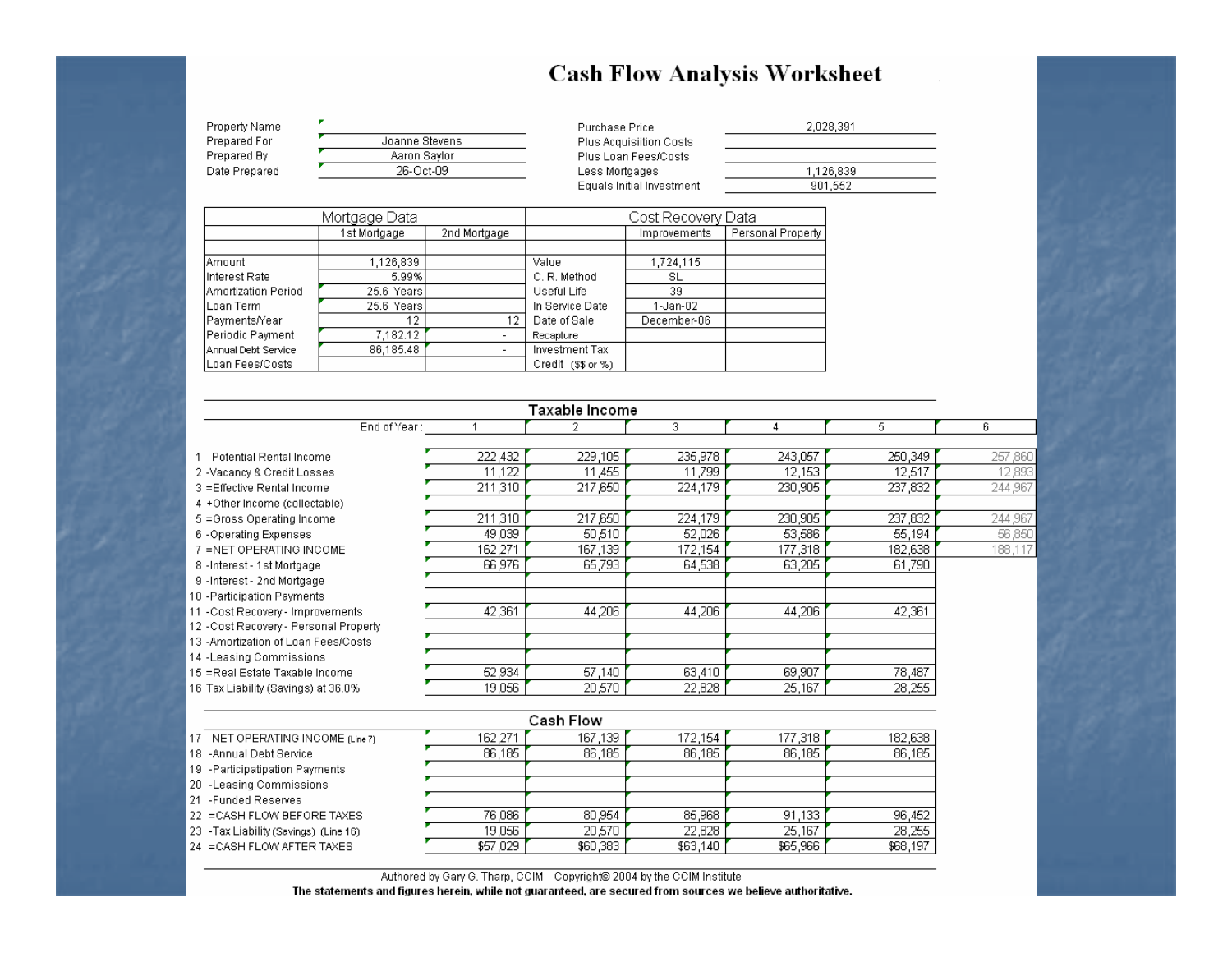#### **Alternative Cash Sales Worksheet**

|                                                                                                              |                      | Mortgage Balances |                              |             |                      |
|--------------------------------------------------------------------------------------------------------------|----------------------|-------------------|------------------------------|-------------|----------------------|
| End of Year:                                                                                                 | 1                    |                   | 3                            | 4           | 5                    |
| Principal Balance - 1st Mortgage                                                                             | 1,107,629            | 1,087,237         | 1,065,589                    | 1,042,609   | 1,018,213            |
| Principal Balance - 2nd Mortgage                                                                             |                      |                   |                              |             |                      |
| TOTAL UNPAID BALANCE                                                                                         | \$1,107,629          | \$1,087,237       | \$1,065,589                  | \$1,042,609 | \$1,018,213          |
|                                                                                                              |                      |                   |                              |             |                      |
|                                                                                                              |                      |                   | Calculation of Sale Proceeds |             |                      |
|                                                                                                              |                      |                   |                              |             |                      |
| PROJECTED SALES PRICE                                                                                        | \$2,351,461          |                   | \$2,090,187                  |             | \$1,881,169          |
|                                                                                                              | (At 8.% cap)         |                   | (At 9.% cap)                 |             | (At 10.% cap)        |
|                                                                                                              |                      |                   |                              |             |                      |
|                                                                                                              |                      |                   |                              |             |                      |
| CALCULATION OF ADJUSTED BASIS:                                                                               |                      |                   |                              |             |                      |
| 1<br>Basis at Acquisition                                                                                    | \$2,028,391          |                   | \$2,028,391                  |             | \$2,028,391          |
| 2<br>+Capital Additions<br>3                                                                                 | 217,340              |                   | 217,340                      |             | 217,340              |
| -Cost Recovery (Depreciation) Taken<br>4<br>-Basis in Partial Sales                                          |                      |                   |                              |             |                      |
| 5<br>=Adjusted Basis at Sale                                                                                 | 1,811,051            |                   | 1,811,051                    |             | 1,811,051            |
|                                                                                                              |                      |                   |                              |             |                      |
| CALCULATION OF CAPITAL GAIN ON SALE:                                                                         |                      |                   |                              |             |                      |
| Sale Price<br>6<br>7.<br>-Costs of Sale                                                                      | 2,351,461<br>164,602 |                   | 2,090,187<br>146,313         |             | 1,881,169<br>131,682 |
| -Adjusted Basis at Sale (Line 5)<br>8                                                                        | 1,811,051            |                   | 1,811,051                    |             | 1,811,051            |
| 9 -Participation Payment on Sale                                                                             |                      |                   |                              |             |                      |
| 10 = Gain or (Loss)                                                                                          | 375,808              |                   | 132,824                      |             | (61, 564)            |
| 11 -Straight Line Cost Recovery (limited to gain)                                                            | 217,340              |                   | 132,824                      |             |                      |
| 12 -Suspended Losses                                                                                         |                      |                   |                              |             |                      |
| 13 = Capital Gain from Appreciation                                                                          | 158,468              |                   |                              |             | (61, 564)            |
| ITEMS TAXED AS ORDINARY INCOME:                                                                              |                      |                   |                              |             |                      |
| 14 Unamortized Loan Fees/Costs (negative)                                                                    |                      |                   |                              |             |                      |
| $15 +$                                                                                                       |                      |                   |                              |             |                      |
| 16 = Ordinary Taxable Income                                                                                 |                      |                   |                              |             |                      |
| CALCULATION OF SALES PROCEEDS AFTER TAX:                                                                     |                      |                   |                              |             |                      |
| 17 Sale Price                                                                                                | 2,351,461            |                   | 2,090,187                    |             | 1,881,169            |
| 18 - Cost of Sale                                                                                            | 164,602              |                   | 146,313                      |             | 131,682              |
| 19 + Balance of Funded Reserves                                                                              |                      |                   |                              |             |                      |
| 20 -Mortgage Balance(s)                                                                                      | 1,018,213            |                   | 1,018,213                    |             | 1,018,213            |
| 21 - Participation Payments on Sale                                                                          |                      |                   |                              |             |                      |
| 22 =Sale Proceeds Before Tax                                                                                 | 1,168,646            |                   | 925,661                      |             | 731,274              |
| 23 - Tax (Savings): Ordinary Income at 36% of line 16<br>24 - Tax: Straight Line Recapture at 25% of line 11 | 54,335               |                   | 33,206                       |             |                      |
| 25 - Tax on Capital Gains at 15% of line 13                                                                  | 23,770               |                   |                              |             | (9,235)              |
| 26 = SALE PROCEEDS AFTER TAX                                                                                 | \$1,090,540          |                   | \$892,455                    |             | \$740,509            |
|                                                                                                              |                      |                   |                              |             |                      |

Authored by Gary G. Tharp, CCIM Copyright® 2004 by the CCIM Institute

The statements and figures herein, while not guaranteed, are secured from sources we believe authoritative.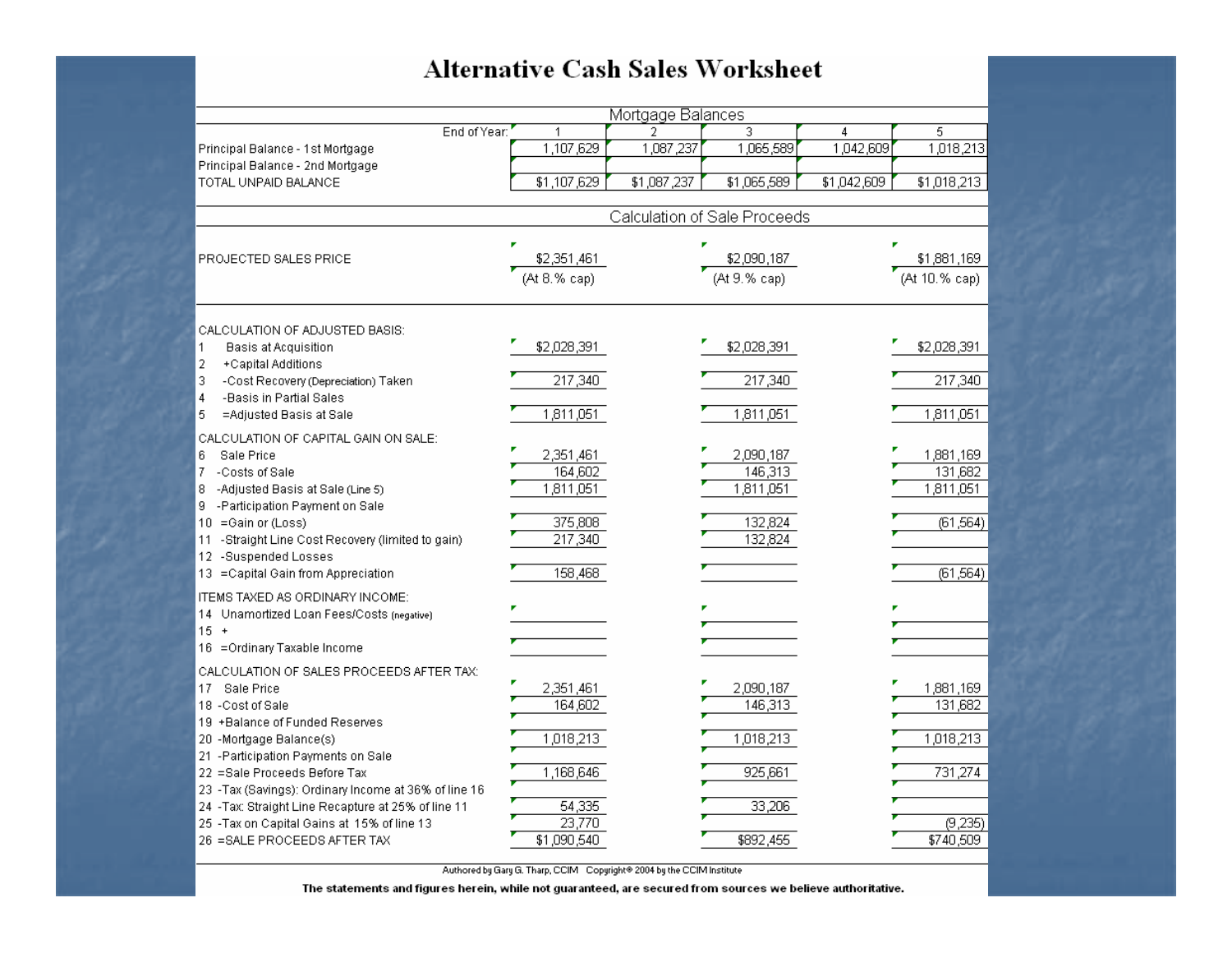| z |                               | <b>BEFORE TAX</b>        |                           |
|---|-------------------------------|--------------------------|---------------------------|
| œ | Alternative 1                 | Alternative 2            | Alternative 3             |
| ⊃ | n                             | n                        | n                         |
|   | (901, 552)<br>0               | (901, 552)<br>0          | (901, 552)<br>0           |
|   | 76,086                        | 76,086                   | 76,086                    |
|   | 80,954<br>2                   | 80,954<br>2              | 2<br>80,954               |
|   | 3<br>85,968                   | 3<br>85,968              | 3<br>85,968               |
|   | 91,133                        | 91,133                   | 91,133<br>4               |
|   | 5<br>$96,452 + 1,168,646$     | 96,452 + 925,661<br>5    | 5<br>96,452 + 731,274     |
|   | IRR= 13.9%                    | IRR= 9.89%               | IRR= 6.14%                |
|   | $NPV = $0$                    | $NPV = $0$               | $NPV = $0$                |
|   | @ 13.9%                       | @ 9.89%                  | @ 6.14%                   |
|   |                               |                          |                           |
|   |                               | <b>AFTER TAX</b>         |                           |
|   | Alternative 1                 | Alternative 2            | Alternative 3             |
|   | n                             | n                        | n                         |
|   | (901, 552)<br>0               | (901,552)<br>Ū           | 0<br>(901, 552)           |
|   | 57,029                        | 57,029                   | 57,029                    |
|   | 2<br>60,383                   | 2<br>60,383              | 2<br>60,383               |
|   | 3<br>63,140                   | 3<br>63,140              | 3<br>63,140               |
|   | 65,966<br>4                   | 65,966<br>4              | 65,966<br>4               |
|   | 5<br>68,197 + 1,090,540       | 5<br>68, 197 + 892, 455  | 5<br>68,197 + 740,509     |
|   | IRR= 10.33%                   | IRR= 6.76%               | IRR= 3.64%                |
|   | $NPV = $0$                    | $NPV = $0$               | $NPV = $0$                |
|   | @ 10.33%                      | @ 6.76%                  | @ 3.64%                   |
|   |                               |                          |                           |
|   | Cap rate used on Sale = $8.%$ | Cap rate on Sale = $9.%$ | Cap rate on Sale = $10.%$ |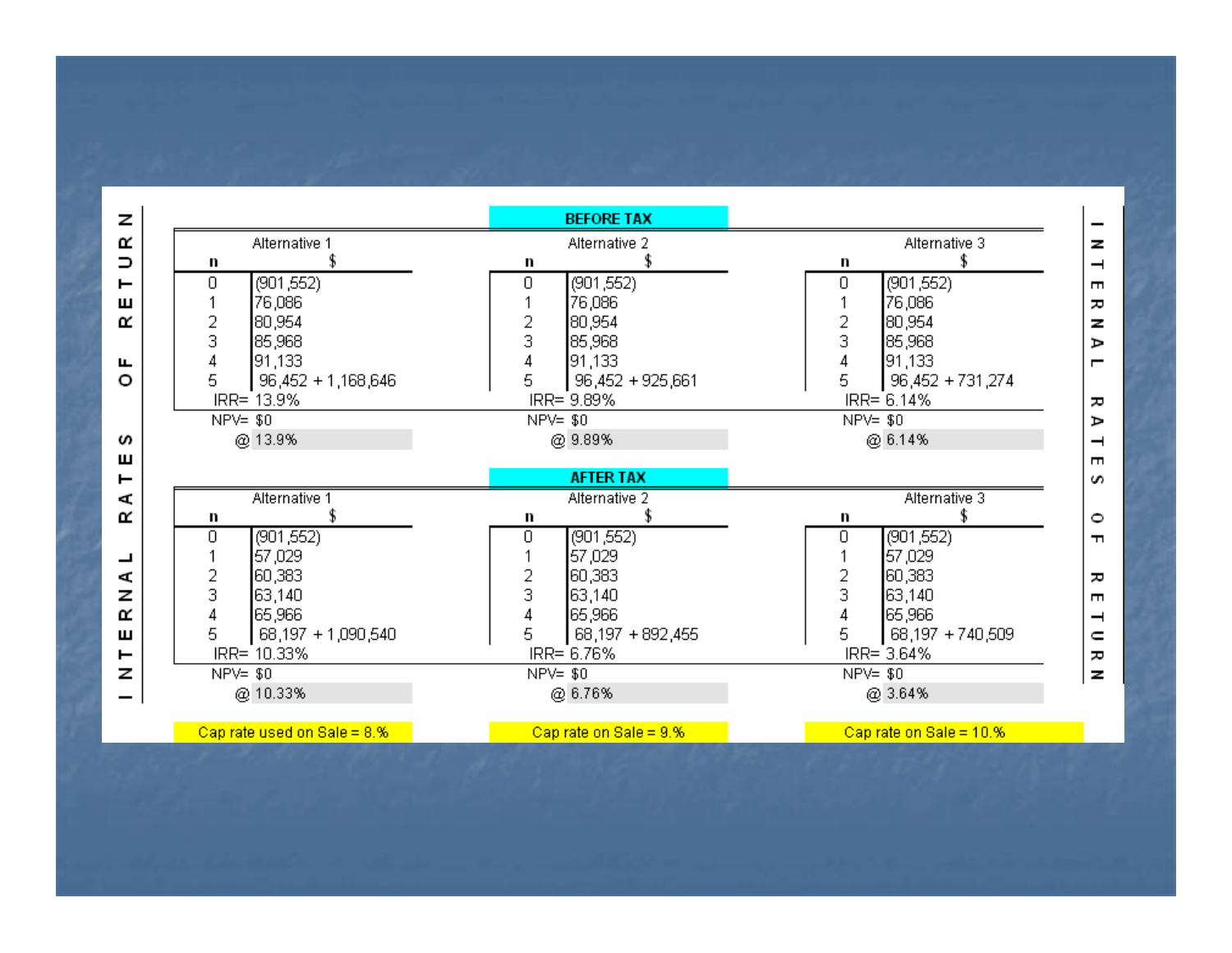# #3 - Not Maximizing Revenue

 Review delinquencies **Executed Endepte of the Series** Policies **Example 1 Are residents likely to vacate? Should monetary or non-monetary relief** be offered to residents? **Bill back operating expense pass-throughs**  $\blacksquare$  Identify other income: -- Vending machines - Storage garages - Billboards - Cell towers -- Platting and selling off additional ground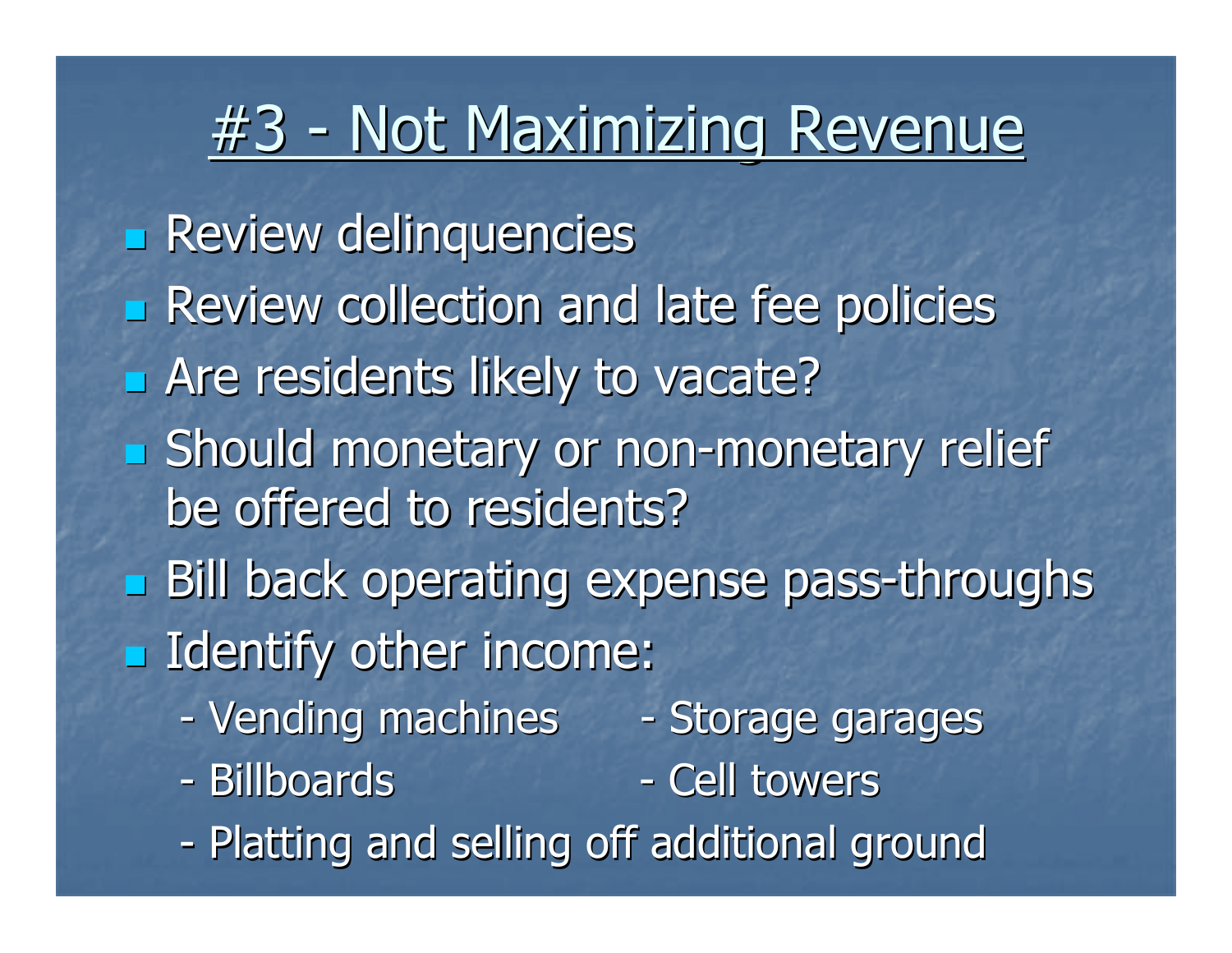## <u>#4 - Expense Management</u>

**Example 3 Always be working from a position of** profitability

**Eliminate non-essential expenses** 

- **<u>Ead</u>** Minimize essential operating expenses
	- appeal real estate taxes
	- -- evaluate property insurance policy and costs
	- -- evaluate and manage utility usage
	- -- evaluate and negotiate with vendors and contractors
	- -- evaluate accounting capability and reporting
	- -- review leasing / marketing costs and results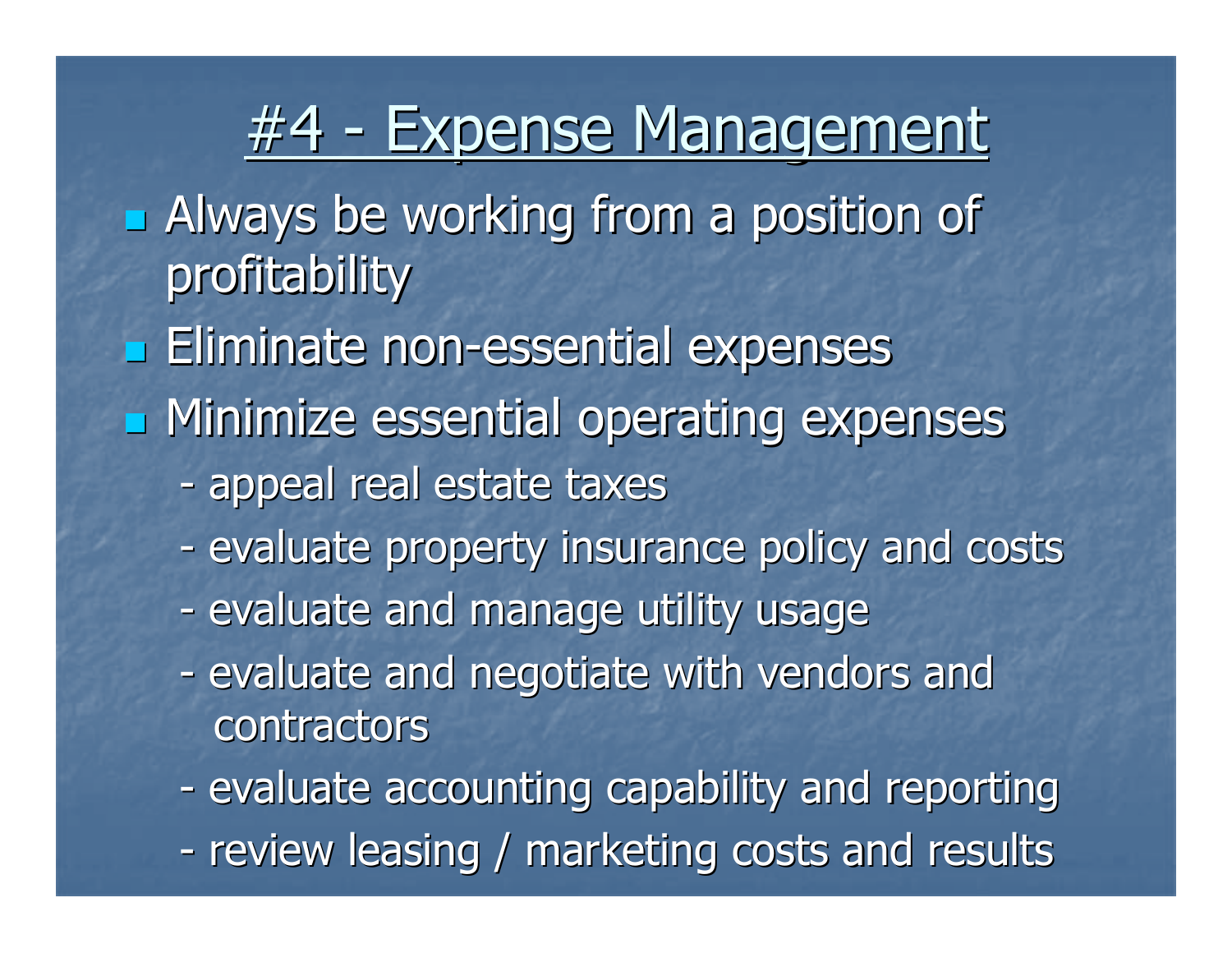### #5 – Recordkeeping

Why good records make your property worth more and make you more money:

- 1) Helps you know your numbers. Are you getting all of your collections? Are your expenses in check?
- 2) Separate home sales and rental income from real estate income.
- 3) Separate home sales and rentals and costs as a separate entity.
- 4) Your property stands out from the competition.

Break out expenses for payroll, repairs and maintenance, capital expenditures, lawn, snow and utilities (water, sewer, garbage).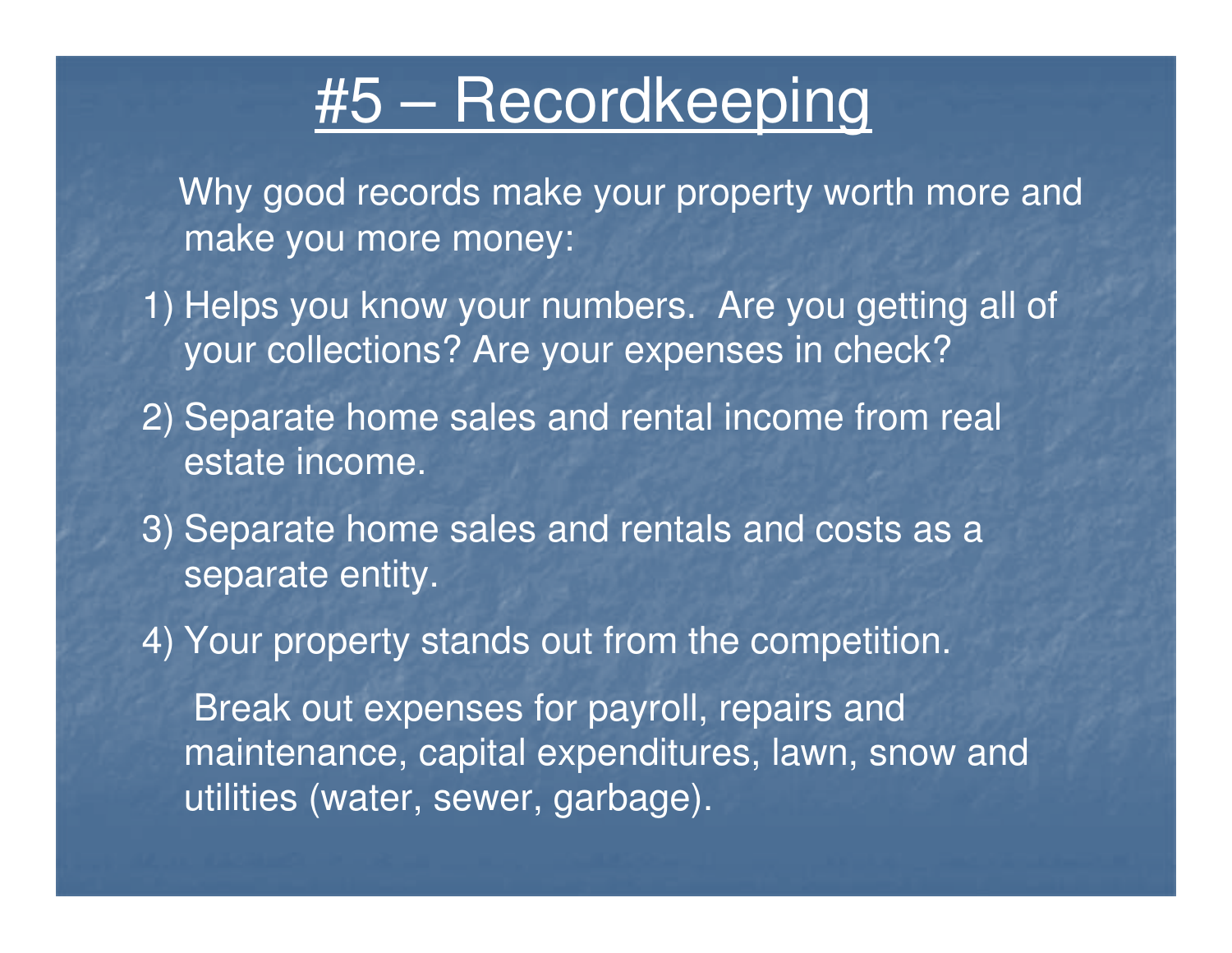#### #6 –– Not Knowing Your Market and Your **Community**

#### $\mathbb{R}^2$ **Buyers have choices**

- $\mathbb{R}^2$ **How does your property stack up in terms of** appearance, rent, amenities, resident relations, location and safety?
- $\mathbf{r}$ **Do you need to be at or under market to fill** sites?
- $\mathbf{r}$ **Nhat is the gap in the market that** manufactured homes in housing communities could fill?
- $\mathbb{Z}$ **How do you price your rent, and is it fair and** transparent to your resident?
- $\mathbb{Z}$ **I** Is there an advantage to being under market in your rent?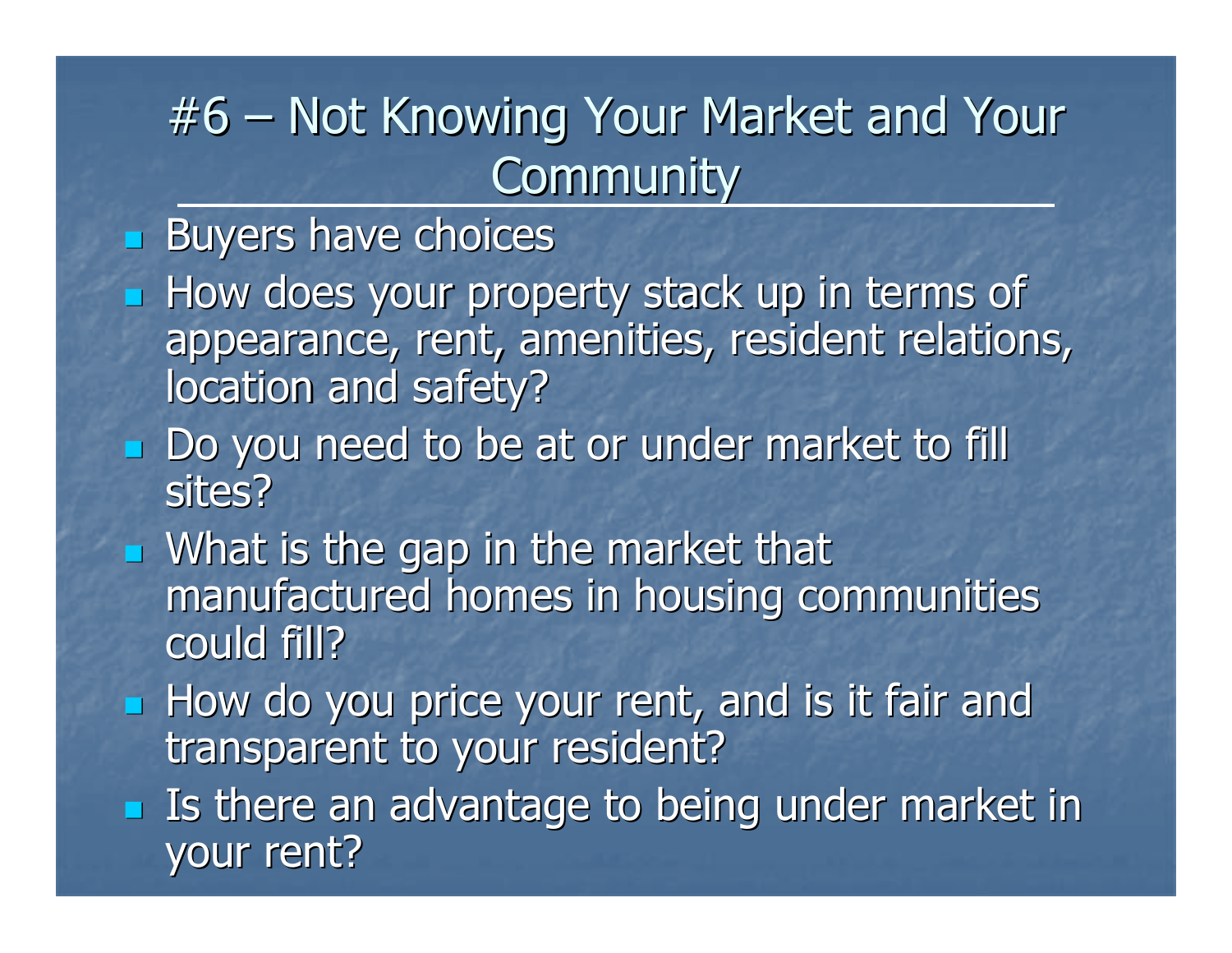### #7 – Not Having a Strategy For Renewing Leases.

When do our residents hear from us?

Why is it that in the MHC business, the only time our residents hear from us is when the rent is going up, or when they are out of compliance on a rule?

What are your residents happy about? What are they unhappy about? Improving your communication with your residents can help you find out.

Consider these options:

continued...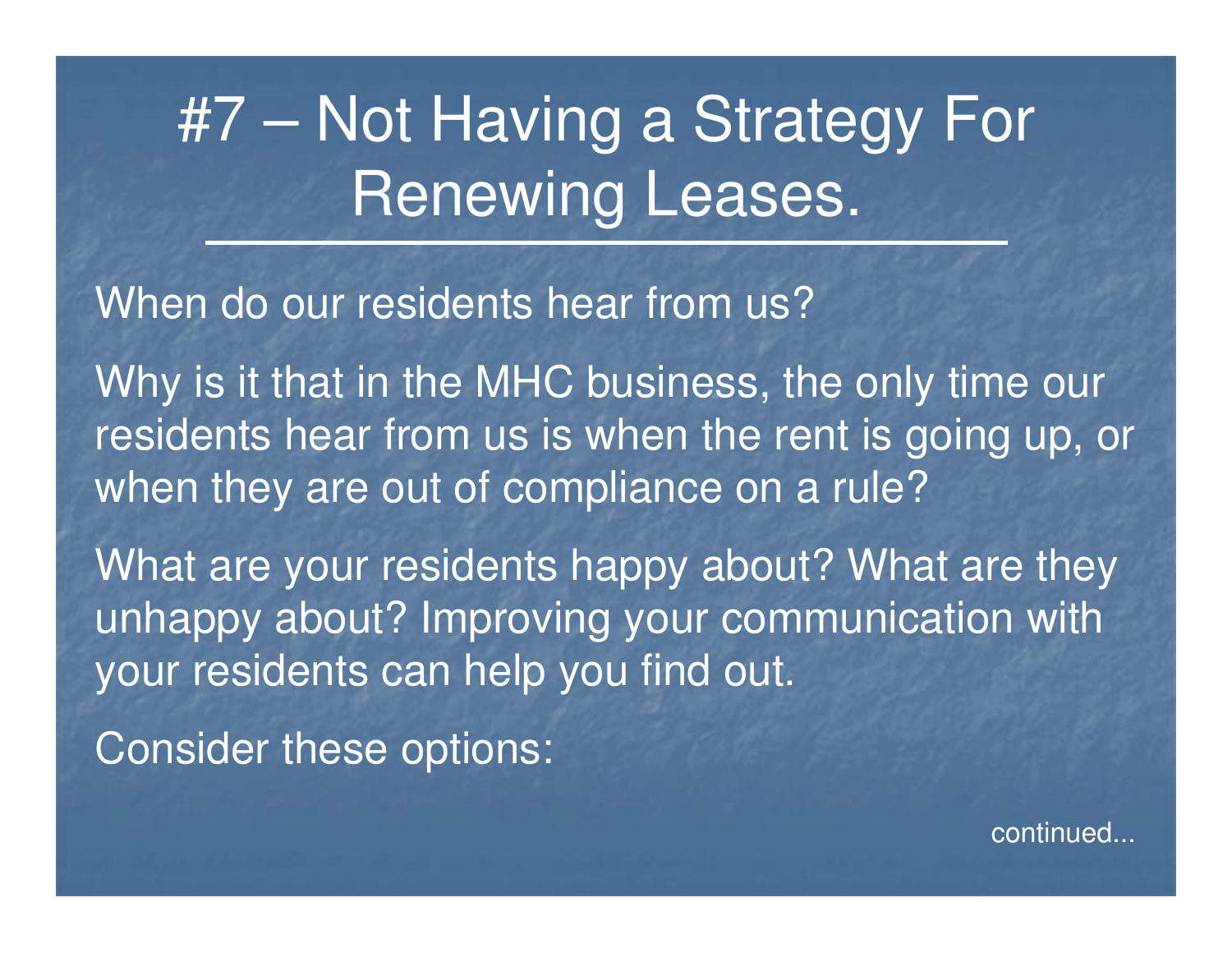#### #7 continued......

 How about a letter thanking them for their business, expressing your desire to have them continue as a tenant, and <u>explaining</u> the increase?

**-** Prior to the rent increase letter, survey your residents about what they like and what they don't like about the community.

**-** Do a follow up letter showing improvements and changes. Demonstrate responsiveness.

**-** Give the residents something – for example, the ones that have been there 2 years or more get some additional landscaping, power washing, furnace / ac inspection, gas or grocery card. Perhaps a one month reduction in site rent if you are offering that as an inducement to a new resident.

It doesn't have to be expensive, but improving your resident communication is priceless in terms of resident relations and stabilizing your occupancy.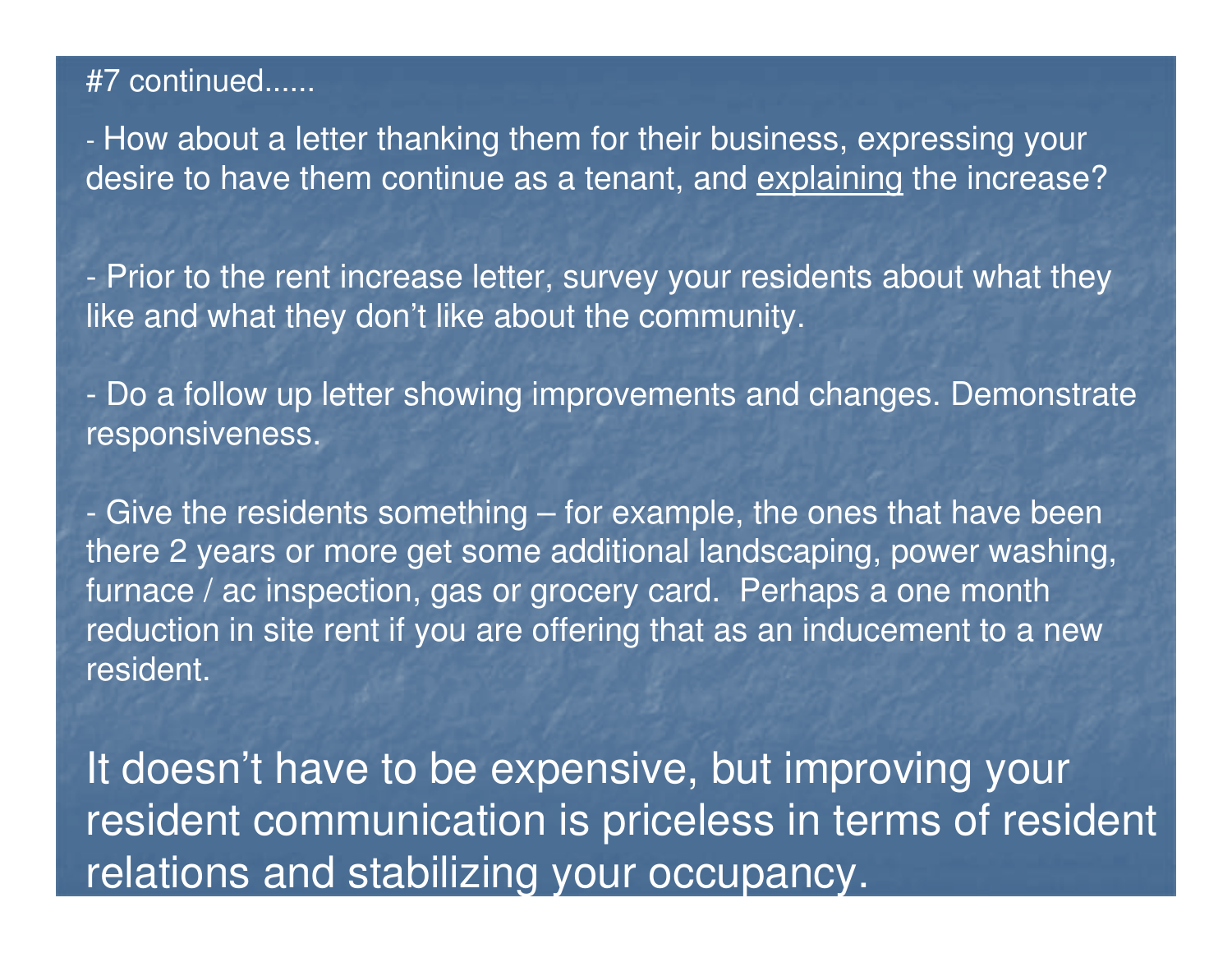## #8 – Marketing Plan and Marketing Budget

The solution to higher rental income is more filled sites.

A marketing plan is something measurable, observable and affordable.

continued..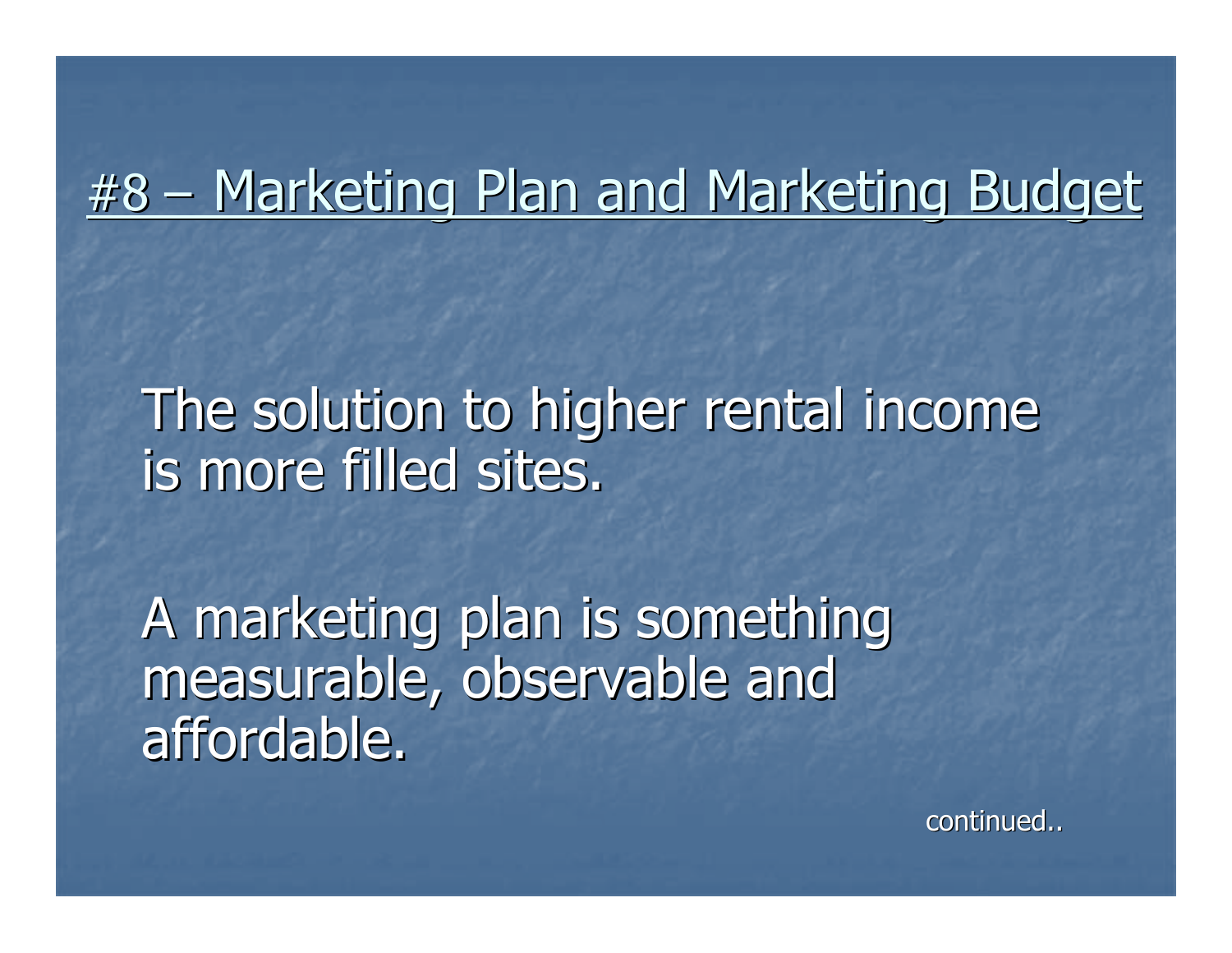#### #8 continued...

Marketing Plan for 123 Community Anywhere, USA

Goal: Fill \_\_\_\_\_ homesites per month

1) Website listing homes with pictures, features, monthly costs, reasons why they will like living in the community.

Task Cost\$1,000 or less

2) Postcard campaign to apartments in your area: "For about \$1 per postcard or less what you are paying in rent, you could own your own home" using a service such as www.expresscopy.com.

(printing, postage, handling)

FREE

assistant managers, ask to put brochures or flyers in the companybreak room. Examples: Wal-Mart, local factories, etc.

3) Regularly visit workplaces in the area. Get to know the managers,

4) MLS

5) Help residents who want to move. Offer a moving / selling home kit. FREEMight be able to move them up and retain a resident. Get name and contact info of buyers for their home that turn out not to be interested in their home.

FREE until the home sells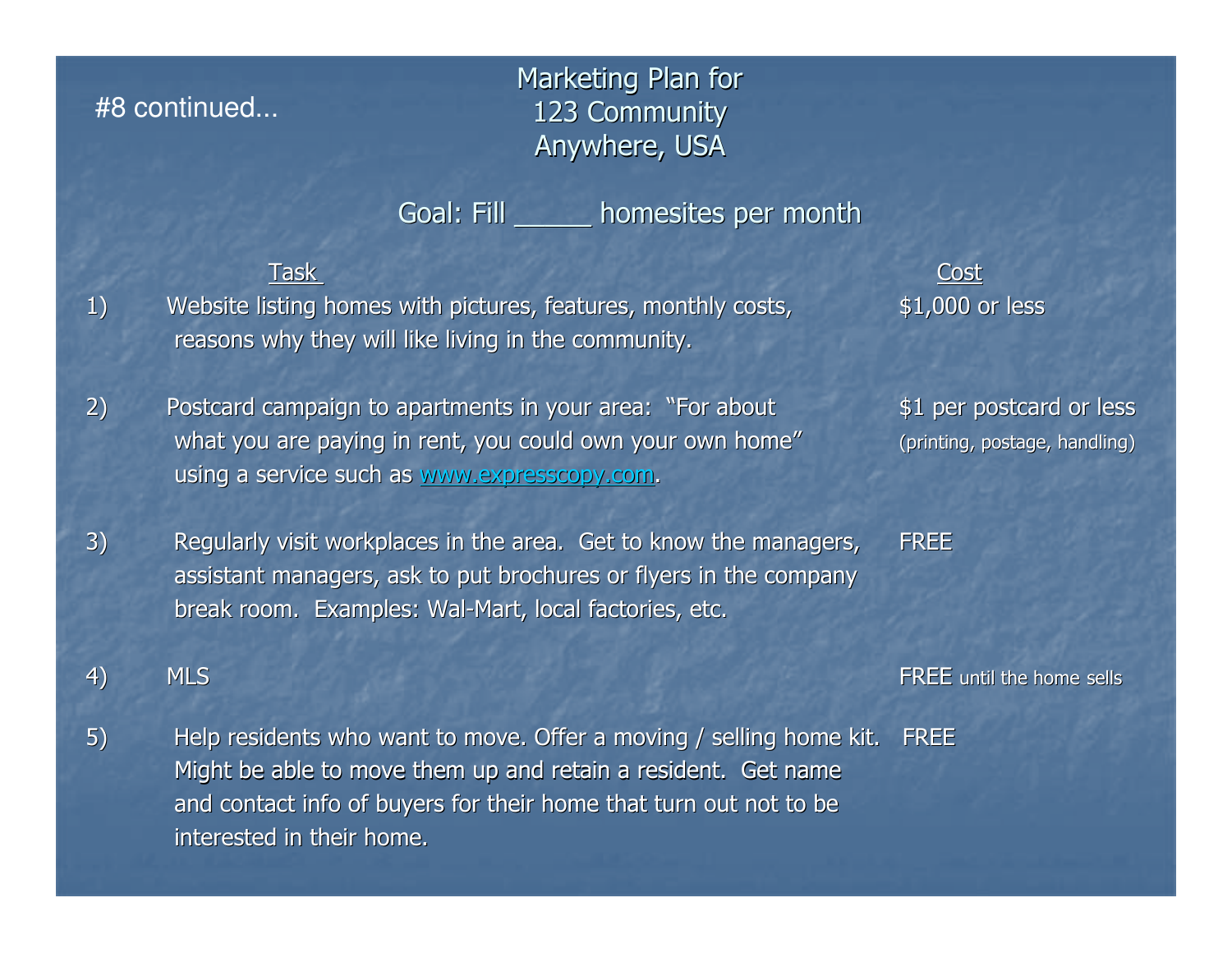### #9 – Not Understanding Why Homes Aren't Selling and (even worse) Not Doing Anything About It.

- **Do you respect what it takes to sell homes?**
- L. Do you have an ongoing training program for your sales team and yourself?
- **Do you have a sales / shipment problem or a marketing** / communication problem?
- $\blacksquare$  How often do you go to your local banks with your homebuyers?

The sold homes and filled sites:

**Read cashflow** 

**Rake the community worth more** 

Buyers are like gold today. Make sure everything you do is geared toward getting buyers. This includes discounting prices. Overpriced homes help sell homes in other communities.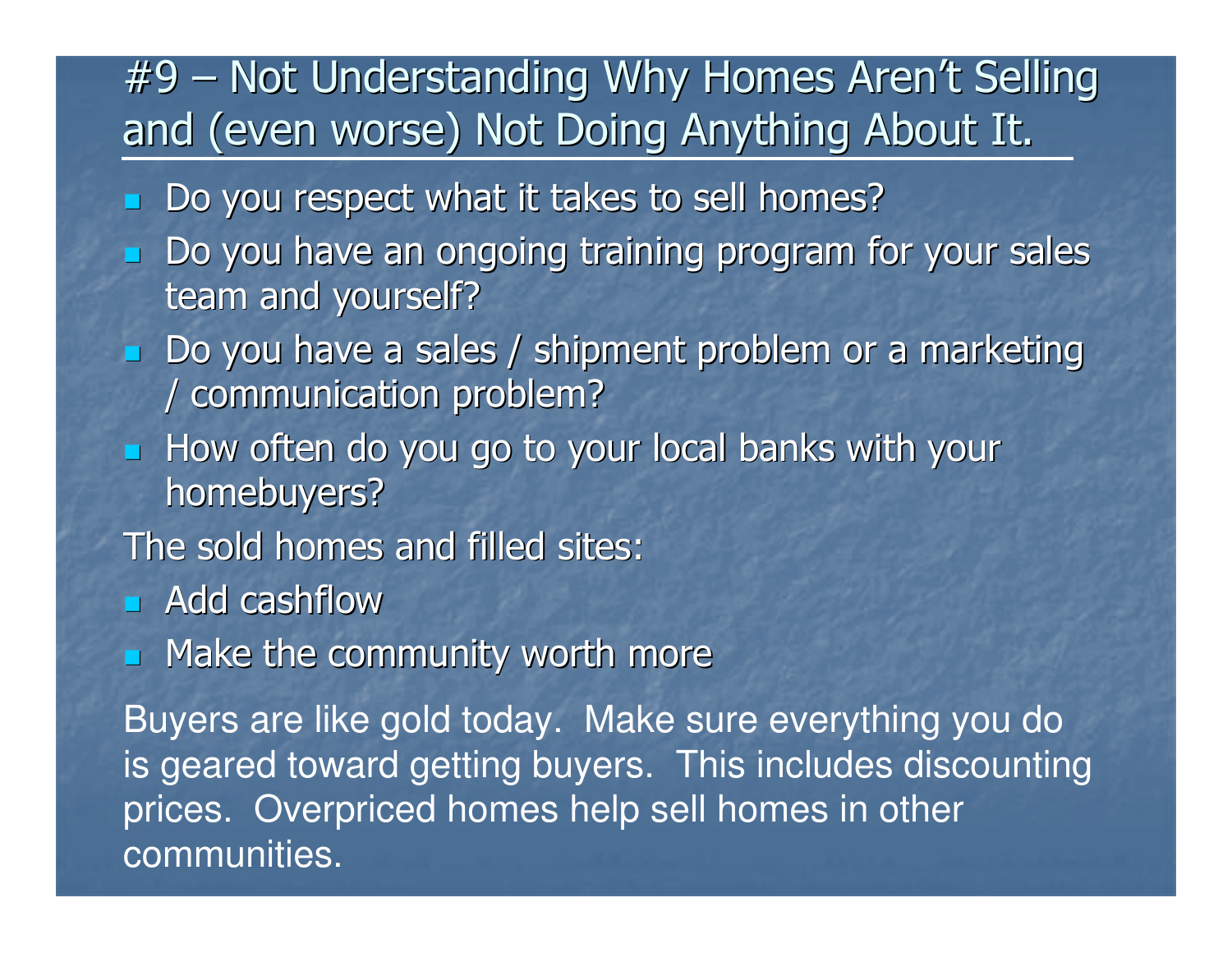### #10 - Not Knowing Your Community's Turnover and Home Loss Numbers

•Go back and calculate turnover of homes

•Go back and calculate homes that moved out

Poll the residents - by PHONE, not by mail. "We are doing a survey" OR "I am working with a buyer who is interested in moving into our community. You have been a great resident and we appreciate your business". Then ask: "Who do you know in the community that might be thinking about moving? How about you? Are you thinking of moving in the next 6 to 12 months"?

What is your strategy for controlling sale of residents' homes?

•Be in the listing business

•Adds revenue

•Separate business that you can sell

•Great way to add value to residents' experience of the community. They won't mind paying a commission for you selling their home if they can see the value.

continued......